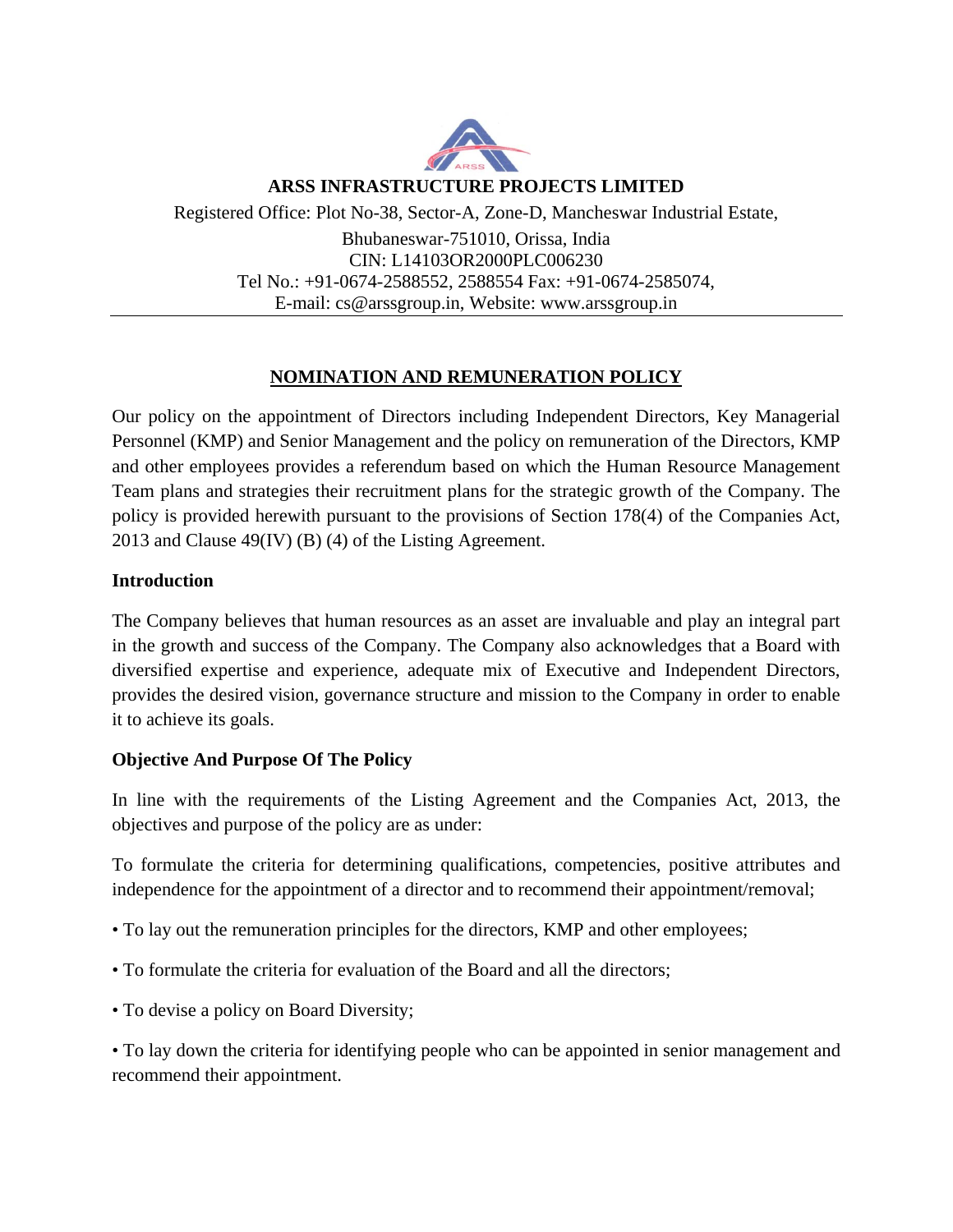## **Terms and References:**

In this Policy, the following terms shall have the following meanings:

"The Board" means the Board of Directors of the Company

"Director" means a director of a company

"Committee" means the Nomination and Remuneration Committee as constituted or reconstituted by the Board, in accordance with the provisions of Section 178 of the Companies Act, 2013 and Clause 49 of the Equity Listing Agreement.

"Independent Director" means a director referred to in sub- section (6) of Section 149 of the Companies Act, 2013 and Clause 49(II)(B) of the Equity Listing Agreement.

"Key Managerial Personnel" (KMP) means:

- The Chief Executive Officer or the Managing Director or the manager;
- The Whole-Time Director;
- The Chief Financial Officer; and
- The Company Secretary;

and such other officer as may be prescribed under the Companies Act, 2013 from time to time.

Senior Management means personnel of the Company who are members of its core management team excluding the Board and all members of the management one level below the Executive Directors.

Unless the context otherwise requires, words and expressions used in this policy and not defined herein but defined in the Companies Act, 2013 and Listing Agreement as may be amended from time to time shall have the same meaning assigned to them therein.

#### **Policy for the appointment and removal of Directors, KMP and Senior Management:**

The criteria for the appointment of Directors, KMP and Senior Management are as follows:

• The Committee shall identify and ascertain the integrity, qualification, expertise and experience of the person for appointment as Director, KMP or at Senior Management level and recommend to the Board his/her appointment.

• The candidate shall possess adequate qualification, expertise and experience for the position he/she is considered for appointment.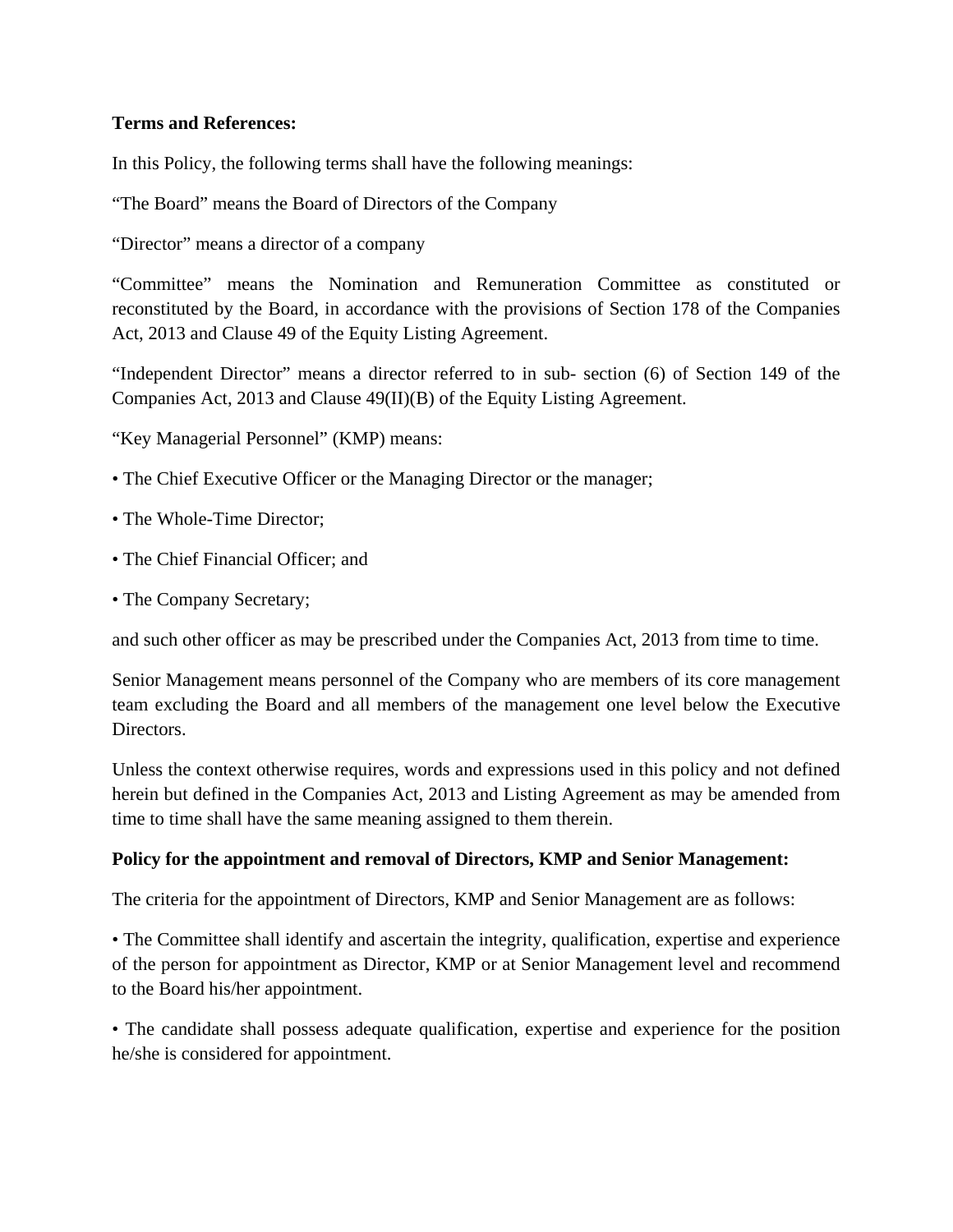• The appointment of any Whole-Time Director/KMP/Senior Management shall also be governed by the prevailing employment policies of the Company.

 • A Whole-Time KMP of the Company shall not hold office in more than one Company except in its subsidiary company at the same time. However, a Whole-Time KMP can be appointed as a Director in any company subject to the same being intimated to the Board or being in accordance with the policy of the Company.

• In case of an Independent Director, the proposed appointee should possess the desired attributes and should not suffer from any disqualifications as prescribed under Section 149(6) read with the relevant rules and Clause 49 (II) (B) of the equity listing agreement.

# **Term/Tenure:**

## **Managing Director/Whole-time Director:**

The Company may appoint or re-appoint a person as its Executive Chairman, Managing Director or Executive Director for a term not exceeding five years at a time. No re- appointment shall be made earlier than one year before the expiry of term.

#### **Independent Director:**

An Independent Director shall hold office for a term up to five consecutive years on the Board of the Company and will be eligible for re-appointment for another term up to five consecutive years. No Independent Director shall hold office for more than two consecutive terms. The terms and conditions of appointment will be as prescribed from time to time under the Companies Act, 2013 and the Listing Agreement.

#### **Removal:**

Due to reasons for any disqualification mentioned in the Act or under any other applicable Act, Rules and Regulations thereunder or for such other compelling reasons, the Committee may recommend to the Board with reasons recorded in writing, removal of an Independent Director, KMP or Senior Management Personnel subject to the provisions and compliance to the Act, Rules and Regulations and applicable policies of the Company.

# **Retirement:**

The Independent Directors shall not be liable to retire by rotation. The other Directors, KMP and Senior Management Personnel shall retire as per the applicable provisions of the Act and prevailing policies of the Company. The Board will have the discretion to retain the Whole-time Directors, KMP or other Senior Management Personnel in the same position/remuneration or otherwise, for the benefit of the Company.